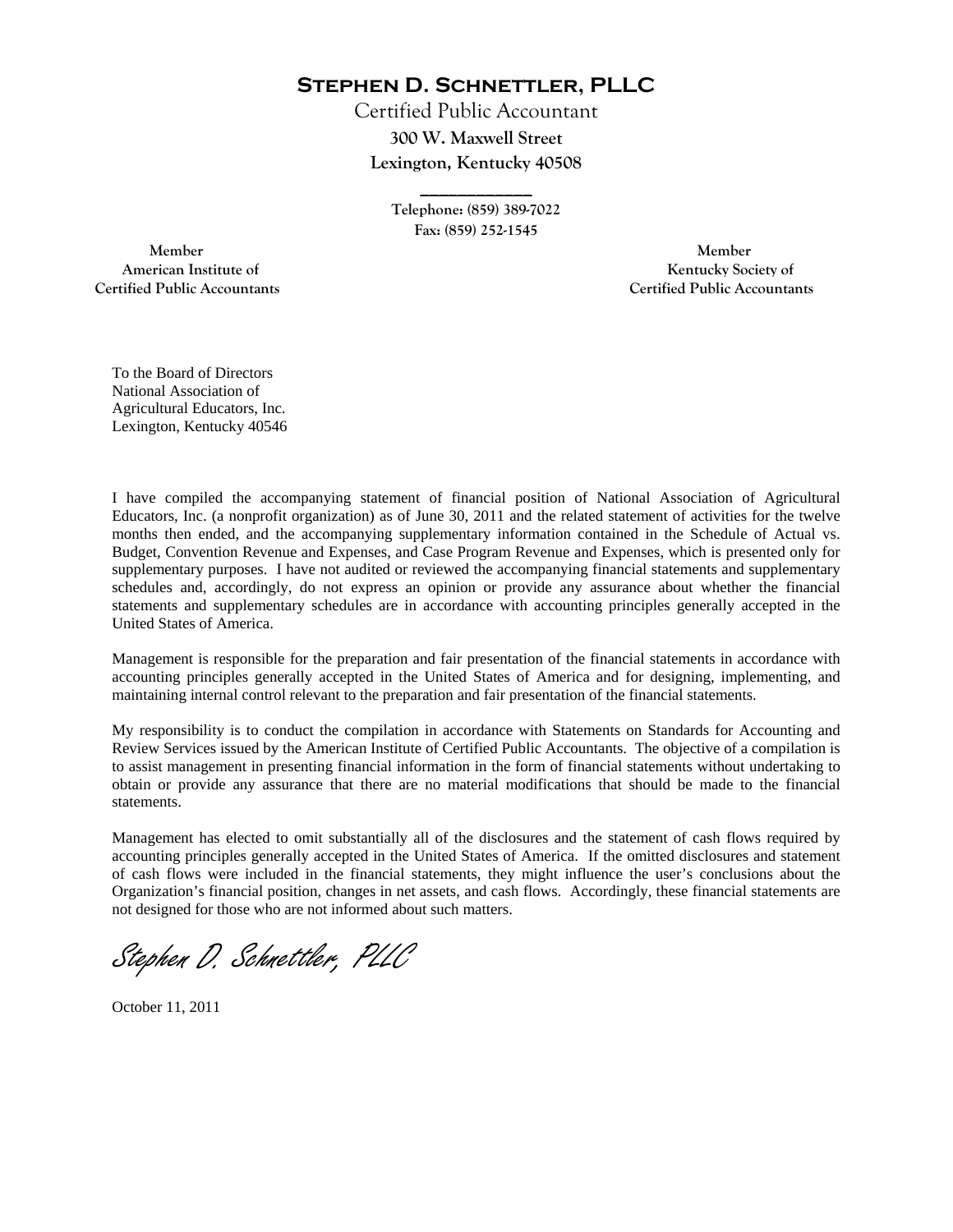## NATIONAL ASSOCIATION OF AGRICULTURAL EDUCATORS, INC. **Statement of Financial Position** June 30, 2011

| <b>ASSETS</b>                         |                 |    |
|---------------------------------------|-----------------|----|
| Cash on deposit                       | \$<br>48,618    |    |
| Cash on deposit - CASE Program        | 40,543          |    |
| Investments - operating fund          | 442,077         |    |
| Investments - life membership fund    | 158,781         |    |
| Investments - reserve fund            | 106,442         |    |
| Accounts receivable                   | 202,642         |    |
| Prepaid expenses                      | 10,154          |    |
| Property and equipment - CASE         | 1,121           |    |
| Property and equipment                | 11,768          |    |
| <b>TOTAL ASSETS</b>                   | \$<br>1,022,146 |    |
| <b>LIABILITIES AND NET ASSETS</b>     |                 |    |
| <b>LIABILITIES</b>                    |                 |    |
| Accounts payable                      | \$<br>140,412   |    |
| Accrued leave payable                 | 25,077          |    |
| Other current liabilities             | 8,368           |    |
| <b>TOTAL LIABILITIES</b>              | 173,857         |    |
| <b>NET ASSETS</b>                     |                 |    |
| Unrestricted net assets:              |                 |    |
| Current operation                     | 572,638         |    |
| Board designated for special purposes | 123,848         |    |
| Temporarily restricted net assets     |                 | 49 |
| <b>CASE Project</b>                   | 151,754         |    |
| <b>TOTAL NET ASSETS</b>               | 848,289         |    |
| TOTAL LIABILITIES AND NET ASSETS      | \$<br>1,022,146 |    |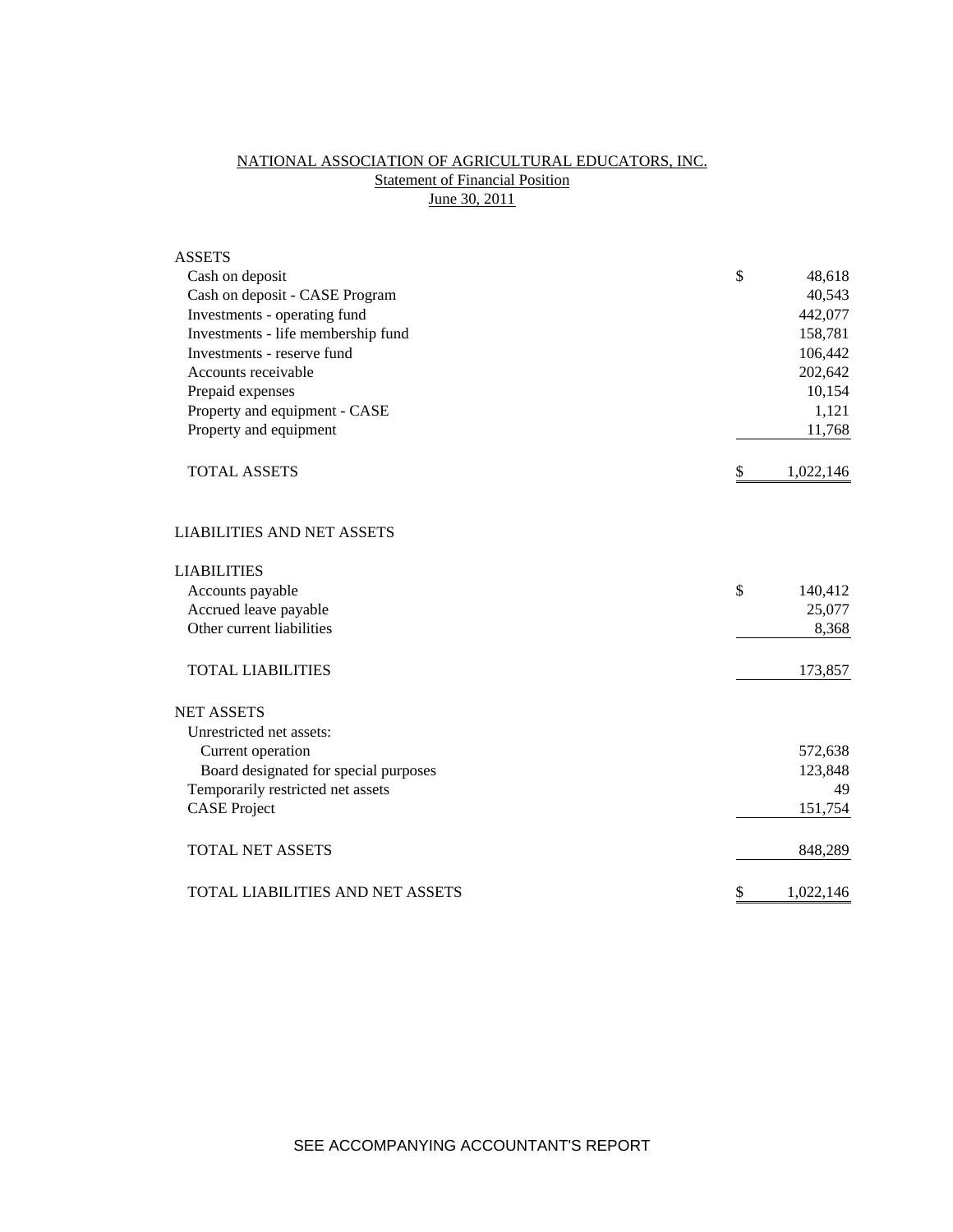### NATIONAL ASSOCIATION OF AGRICULTURAL EDUCATORS, INC. Statement of Activities For the Twelve Months Ended June 30, 2011

|                                       |                | Unrestricted |            |             |    |      |            |               |
|---------------------------------------|----------------|--------------|------------|-------------|----|------|------------|---------------|
|                                       | Current        |              | Board      | Temporarily |    | CASE |            |               |
|                                       | Operations     |              | Designated | Restricted  |    |      | Project    | Total         |
| Revenue, Gains and Losses             |                |              |            |             |    |      |            |               |
| Membership dues                       | \$<br>418,628  | \$           | 5,040      | \$          |    | \$   |            | \$<br>423,668 |
| Convention registration               | 99,693         |              |            |             |    |      |            | 99,693        |
| Sponsorship and awards                | 54,214         |              |            |             |    |      |            | 54,214        |
| Merchandise sales                     | 8,715          |              |            |             |    |      |            | 8,715         |
| Contributions                         |                |              |            |             | 49 |      |            | 49            |
| Management fees                       | 60,406         |              |            |             |    |      |            | 60,406        |
| Net realized and unrealized           |                |              |            |             |    |      |            |               |
| gains (losses) on securities          | 103,299        |              |            |             |    |      |            | 103,299       |
| Interest and dividends                | 10,898         |              |            |             |    |      |            | 10,898        |
| FFA Foundation projects               | 94,115         |              |            |             |    |      |            | 94,115        |
| CASE Program income                   |                |              |            |             |    |      | 477,823    | 477,823       |
| Other income                          | 171,040        |              |            |             |    |      |            | 171,040       |
| Total Revenue, Gaines and Losses      | 1,021,008      |              | 5,040      |             | 49 |      | 477,823    | 1,503,920     |
| Net Assets Released from Restrictions |                |              |            |             |    |      |            |               |
| Total Revenue, Gains and Losses       |                |              |            |             |    |      |            |               |
| and Reclassifications                 | 1,021,008      |              | 5,040      |             | 49 |      | 477,823    | 1,503,920     |
| <b>Expenses</b>                       |                |              |            |             |    |      |            |               |
| General expenses                      | 728,396        |              |            |             |    |      |            | 728,396       |
| FFA Foundation projects               | 76,670         |              |            |             |    |      |            | 76,670        |
| <b>CASE</b> Program expenses          | $\overline{a}$ |              |            |             |    |      | 639,129    | 639,129       |
| Convention expenses                   | 114,371        |              |            |             |    |      |            | 114,371       |
|                                       |                |              |            |             |    |      |            |               |
| Total expenses                        | 919,437        |              |            |             |    |      | 639,129    | 1,558,566     |
| INCREASE (DECREASE) IN NET ASSETS     | 101,571        |              | 5,040      |             | 49 |      | (161, 306) | (54, 646)     |
| NET ASSETS AT BEGINNING OF PERIOD     | 471,067        |              | 118,808    |             |    |      | 313,060    | 902,935       |
| NET ASSETS AT END OF PERIOD           | \$<br>572,638  | \$           | 123,848    | \$          | 49 | \$   | 151,754    | \$<br>848,289 |

SEE ACCOMPANYING ACCOUNTANT'S REPORT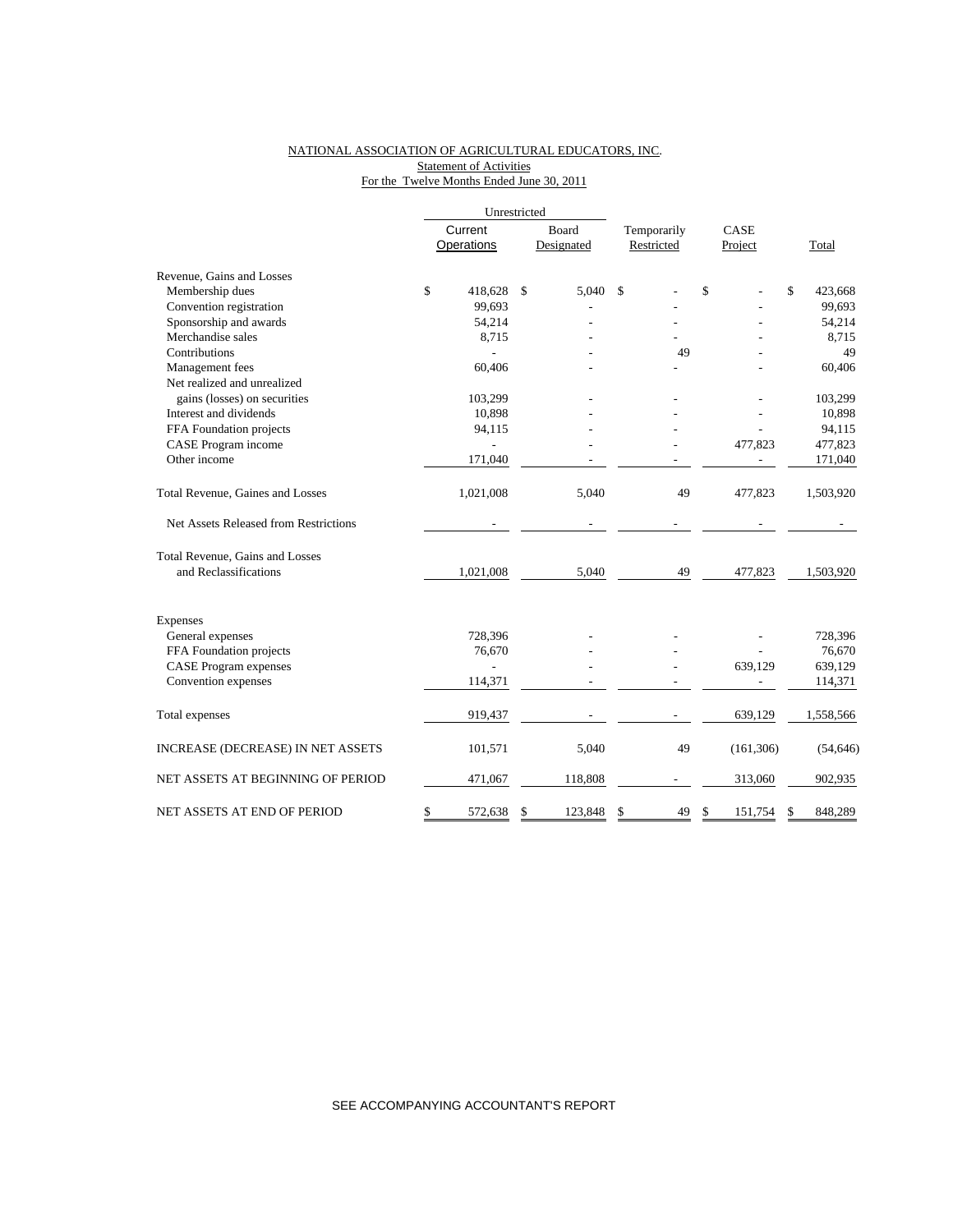### NATIONAL ASSOCIATION OF AGRICULTURAL EDUCATORS, INC. Schedule of Actual vs. Budget<br>For the One and Twelve Months Ended June 30, 2011

|                                                         | <b>MONTH</b><br><b>ACTUAL</b>  |   | <b>MONTH</b><br><b>BUDGET</b> | <b>MONTH</b><br><b>SVARIANCE</b> | YEAR TO DATE<br><b>ACTUAL</b> | <b>YEAR</b><br><b>BUDGET</b> | <b>YEAR</b><br><b>\$VARIANCE</b> |
|---------------------------------------------------------|--------------------------------|---|-------------------------------|----------------------------------|-------------------------------|------------------------------|----------------------------------|
| <b>REVENUE</b>                                          |                                |   |                               |                                  |                               |                              |                                  |
| Member dues<br>Corporate membership dues                | \$<br>21,534                   | S | 32,438                        | \$<br>$(10,904)$ \$              | 394,918                       | -S<br>389,250                | s<br>5,668                       |
|                                                         | 7,500                          |   | 2,375                         | 5,125                            | 28,750<br>832                 | 28,500                       | 250<br>832                       |
| <b>NSTA Dues</b><br>Delmar scholarships                 | 7,500                          |   | 625                           | 6,875                            | 7,500                         | 7,500                        | ÷                                |
| Foundation management fees                              | 1,650                          |   | 2,417                         | (767)                            | 60,406                        | 29,000                       | 31,406                           |
| MBNA affinity credit card program                       | ä,                             |   | ä,                            |                                  |                               |                              |                                  |
| Toyota vehicle lease management fee                     | í,                             |   | ٠                             |                                  | ÷,                            |                              |                                  |
| Interest and dividends                                  | 1,829                          |   | 500                           | 1,329                            | 7,603                         | 6,000                        | 1,603                            |
| Net realized and unrealized                             |                                |   |                               |                                  |                               |                              |                                  |
|                                                         | (12, 818)                      |   | 1,250                         | (14,068)                         | 103,299                       | 15,000                       | 88,299                           |
| gains (losses) on securities<br>Merchandise sales       |                                |   | 708                           |                                  |                               |                              |                                  |
| Investment income, Life Fund                            | 3,004                          |   | 125                           | 2,296                            | 8,715                         | 8,500                        | 215<br>1,795                     |
|                                                         | 195                            |   | ٠                             | 70<br>٠                          | 3,295<br>49                   | 1,500                        | 49                               |
| Contributions, Legislative Fund<br>Miscellaneous income | $\overline{\phantom{a}}$<br>ä, |   |                               |                                  | 6,000                         | $\overline{\phantom{a}}$     | 6,000                            |
|                                                         | 130                            |   |                               | 130                              | 43,426                        |                              | 43,426                           |
| National Teach Ag Campaign                              |                                |   | ä,                            | 1,020                            |                               |                              | 2,752                            |
| Teacher crisis fund                                     | 1,020                          |   |                               |                                  | 2,752                         |                              |                                  |
| Risk management education                               | $\sim$                         |   | ä,                            | $\sim$                           | $\sim$                        |                              | $\sim$                           |
| AEM business manager stipend                            | 4,000                          |   | 333                           | 3,667                            | 4,000                         | 4,000                        | ÷,                               |
| Lifetime achievement awards                             |                                |   | 279                           | (279)                            |                               | 3,350                        | (3,350)                          |
| GMAC SmartEdge program                                  | i,                             |   | 3,417                         | (3, 417)                         | $\overline{\phantom{a}}$      | 41,000                       | (41,000)                         |
| Webinar revenue                                         |                                |   | 1,367                         | (1, 367)                         | i,                            | 16,400                       | (16, 400)                        |
| <b>DuPont Agrisciense</b>                               | 47,368                         |   | ÷,                            | 47,368                           | 70,807                        |                              | 70,807                           |
| FFA Foundation project - TTTK                           | $\sim$                         |   | 4,025                         | (4,025)                          | 42,157                        | 48,300                       | (6, 143)                         |
| FFA Foundation project - OPAP                           | 1,500                          |   | 997                           | 503                              | 5,805                         | 11.965                       | (6,160)                          |
| FFA Foundation project - OMSP                           | 1,500                          |   | 946                           | 554                              | 8,509                         | 11,350                       | (2, 841)                         |
| FFA Foundation project - OT                             | 1,500                          |   | 997                           | 503                              | 7,398                         | 11,965                       | (4, 567)                         |
| FFA Foundation project - OYM                            | 1,500                          |   | 946                           | 554                              | 7,452                         | 11,350                       | (3,898)                          |
| FFA Foundation project - Greenhouse                     |                                |   |                               |                                  |                               |                              |                                  |
| FFA Foundation teacher workshop                         |                                |   |                               |                                  | 1,098                         |                              | 1,098                            |
| FFA Foundation internet café                            |                                |   |                               |                                  | 2,484                         | ä,                           | 2,484                            |
| FFA Foundation Pfizer classroom                         |                                |   |                               |                                  | 1,212                         | ä,                           | 1,212                            |
| FFA Foundation Regional Grants Revenue                  | 18,000                         |   |                               | 18,000                           | 18,000                        | ä,                           | 18,000                           |
| CASE program net income                                 | 8,090                          |   |                               | 8,090                            | (161, 306)                    |                              | (161, 306)                       |
| Convention net income                                   |                                |   | 4,767                         | (4,767)                          | 75,259                        | 50,209                       | 25,050                           |
| TOTAL REVENUE                                           | 115,002                        |   | 58,512                        | 56,490                           | 750,420                       | 695,139                      | 55,281                           |
|                                                         |                                |   |                               |                                  |                               |                              |                                  |
| <b>EXPENSES</b>                                         |                                |   |                               |                                  |                               |                              |                                  |
| Salaries                                                | 27,233                         |   | 21,666                        | 5,567                            | 278,927                       | 259,994                      | 18,933                           |
| Taxes and benefits                                      | 10,875                         |   | 5,546                         | 5,329                            | 69,542                        | 66,551                       | 2,991                            |
| Computer service                                        | 525                            |   | 83                            | 442                              | 4,304                         | 1,000                        | 3,304                            |
| Telephone                                               | 419                            |   | 333                           | 86                               | 4,967                         | 4,000                        | 967                              |
| Accounting                                              | 475                            |   | 1,033                         | (558)                            | 12,700                        | 12,400                       | 300                              |
| Depreciation                                            | 328                            |   | 583                           | (255)                            | 4,514                         | 7,000                        | (2, 486)                         |
| Rent                                                    | ÷                              |   | 625                           | (625)                            | 7,500                         | 7,500                        |                                  |
| Insurance                                               | 646                            |   | 500                           | 146                              | 5,886                         | 6,000                        | (114)                            |
| Legal                                                   |                                |   | 83                            | (83)                             | 1,744                         | 1,000                        | 744                              |
| Office Supplies                                         | 1,800                          |   | 417                           | 1,383                            | 7,007                         | 5,000                        | 2,007                            |
| Bank charges and investment fees                        |                                |   | 8                             | (8)                              | $\mathcal{L}_{\mathcal{A}}$   | 100                          | (100)                            |
| Printing, general                                       | ÷,                             |   | 417                           | (417)                            | 3,882                         | 5,000                        | (1, 118)                         |
| Staff training                                          |                                |   | 83                            | (83)                             | 54                            | 1,000                        | (946)                            |
| Taxes and licenses                                      | ä,                             |   | 5                             | (5)                              | 82                            | 60                           | 22                               |
| Membership and contributions                            | 530                            |   | 1,250                         | (720)                            | 20,457                        | 15,000                       | 5,457                            |
| Travel, staff                                           | 7,790                          |   | 1,856                         | 5,934                            | 21,061                        | 22,275                       | (1,214)                          |
| Promotion and marketing                                 | 441                            |   | 2,083                         | (1,642)                          | 8,797                         | 25,000                       | (16,203)                         |
| Merchandise and diaries                                 | $\bar{a}$                      |   | 833                           | (833)                            | 6,430                         | 10,000                       | (3,570)                          |
| Photocopying                                            |                                |   | 8                             | (8)                              | 210                           | 100                          | 110                              |
|                                                         |                                |   |                               |                                  |                               |                              | 1,958                            |
| Postage, general                                        | 616                            |   | 333                           | 283<br>(3,093)                   | 5,958                         | 4,000<br>37,110              |                                  |
| Professional liability insurance                        |                                |   | 3,093                         |                                  | 37,415                        |                              | 305                              |
| Public relations                                        | 546                            |   | 42                            | 504                              | 643                           | 500                          | 143                              |
| Scholarships                                            | i,                             |   | 938                           | (938)                            | 12,000                        | 11,250                       | 750                              |
| Travel, regional secretaries                            | 5,310                          |   | 833                           | 4,477                            | 10,948                        | 10,000                       | 948                              |
| Travel, board of directors                              | 15,998                         |   | 2,917                         | 13,081                           | 39,451                        | 35,000                       | 4,451                            |
| Nat'l Teach Ag Campaign                                 | 169                            |   | $\overline{\phantom{a}}$      | 169                              | 48,589                        | $\sim$                       | 48,589                           |
| FFA Foundation project - TTTK                           | 427                            |   | 4,025                         | (3,598)                          | 42,157                        | 48,300                       | (6, 143)                         |
| FFA Foundation project - OPAP                           | 1,691                          |   | 997                           | 694                              | 5,805                         | 11,965                       | (6,160)                          |
| FFA Foundation project - OMSP                           | 1,500                          |   | 946                           | 554                              | 8,509                         | 11,350                       | (2, 841)                         |
| FFA Foundation project - OT                             | 1,500                          |   | 997                           | 503                              | 7,398                         | 11,965                       | (4, 567)                         |
| FFA Foundation project - OYM                            | 1,300                          |   | 946                           | 354                              | 7,452                         | 11,350                       | (3,898)                          |
| FFA Foundation project - Greenhouse                     |                                |   |                               | $\bar{a}$                        |                               |                              |                                  |
| FFA Foundation project - LAA                            | ÷,                             |   | ÷,                            |                                  | 155                           | ÷,                           | 155                              |
| FFA Foundation project - Smart Edge                     |                                |   | ÷,                            |                                  | 400                           | ÷,                           | 400                              |
| FFA Foundation teacher workshop                         | ł,                             |   |                               |                                  | 1,098                         | ÷,                           | 1,098                            |
| FFA Foundation internet café                            |                                |   |                               |                                  | 2,484                         |                              | 2,484                            |
| FFA Pfizer Classroom                                    |                                |   |                               |                                  | 1,212                         | ÷,                           | 1,212                            |
|                                                         |                                |   |                               | 18,000                           |                               |                              | 18,000                           |
| FFA Foundation Regional Grants                          | 18,000                         |   |                               |                                  | 18,000                        |                              |                                  |

(Continued)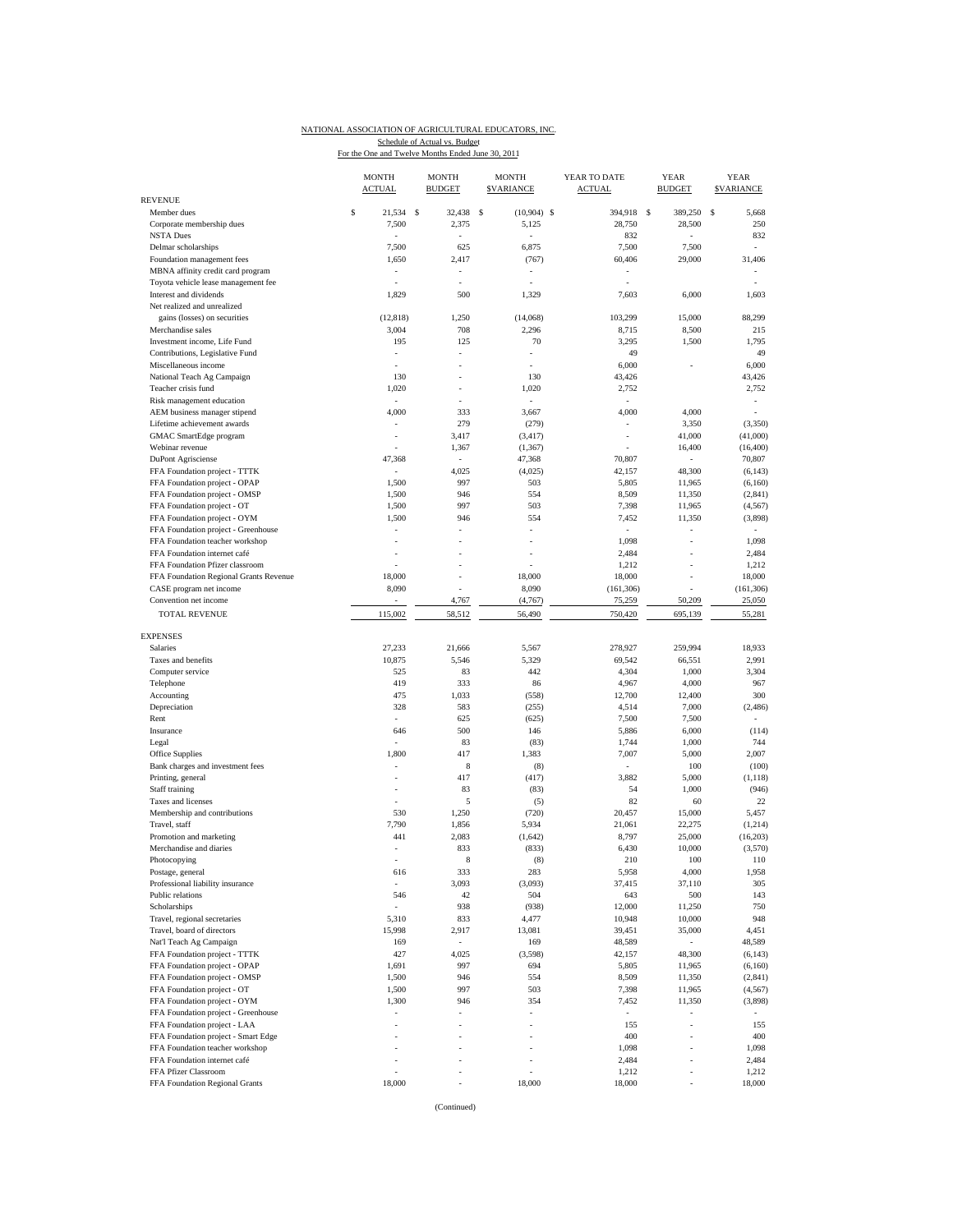# NATIONAL ASSOCIATION OF AGRICULTURAL EDUCATORS, INC.

Schedule of Actual vs. Budget<br>For the One and Twelve Months Ended June 30, 2011

| <b>MONTH</b><br><b>MONTH</b><br><b>MONTH</b><br>YEAR TO DATE<br><b>YEAR</b><br><b>ACTUAL</b><br><b>ACTUAL</b><br><b>BUDGET</b><br><b>SVARIANCE</b><br><b>BUDGET</b> | <b>YEAR</b><br><b>SVARIANCE</b> |
|---------------------------------------------------------------------------------------------------------------------------------------------------------------------|---------------------------------|
|                                                                                                                                                                     |                                 |
| 279<br>Lifeteime acheivement<br>(279)<br>3,350<br>٠<br>$\overline{\phantom{a}}$                                                                                     | (3,350)                         |
| 51.403<br>73.932<br>51.403<br>DuPont Agriscience<br>$\overline{\phantom{a}}$<br>$\overline{\phantom{a}}$                                                            | 73.932                          |
| 833<br>10,000<br>(833)<br>GMAC SmartEdge program<br>٠<br>$\overline{\phantom{a}}$                                                                                   | (10,000)                        |
| 667<br>(667)<br>7,378<br>8,000<br>NPS expense<br>$\overline{\phantom{a}}$                                                                                           | (622)                           |
| 198<br>292<br>1,188<br>3,500<br>Webinar expense<br>(94)                                                                                                             | (2,312)                         |
| Teacher crisis fund<br>1,000<br>1,000<br>4,500<br>8,000<br>$\overline{\phantom{a}}$                                                                                 | (3,500)                         |
| 9,239<br>Communities of practice expense<br>٠<br>$\overline{\phantom{a}}$<br>۰<br>$\overline{\phantom{a}}$                                                          | 9,239                           |
| 333<br>(333)<br>4,000<br>Substitute teacher hire behinds<br>$\overline{\phantom{a}}$<br>$\sim$                                                                      | (4,000)                         |
| NSTA dues<br>896<br>٠<br>$\overline{\phantom{a}}$<br>$\overline{\phantom{a}}$<br>$\overline{\phantom{a}}$                                                           | 896                             |
| Miscellaneous<br>195<br>٠<br>$\overline{\phantom{a}}$<br>-                                                                                                          | 195                             |
| <b>TOTAL EXPENSES</b><br>150,720<br>94,837<br>55,883<br>805,066<br>678,620                                                                                          | 126,446                         |
| (35,718)<br>2,629<br>$(38, 347)$ \$<br>16,519<br><b>NET INCOME (LOSS)</b><br>$(54, 646)$ \$<br>-S<br>S.                                                             | (71, 165)<br>S.                 |

SEE ACCOMPANYING ACCOUNTANT'S REPORT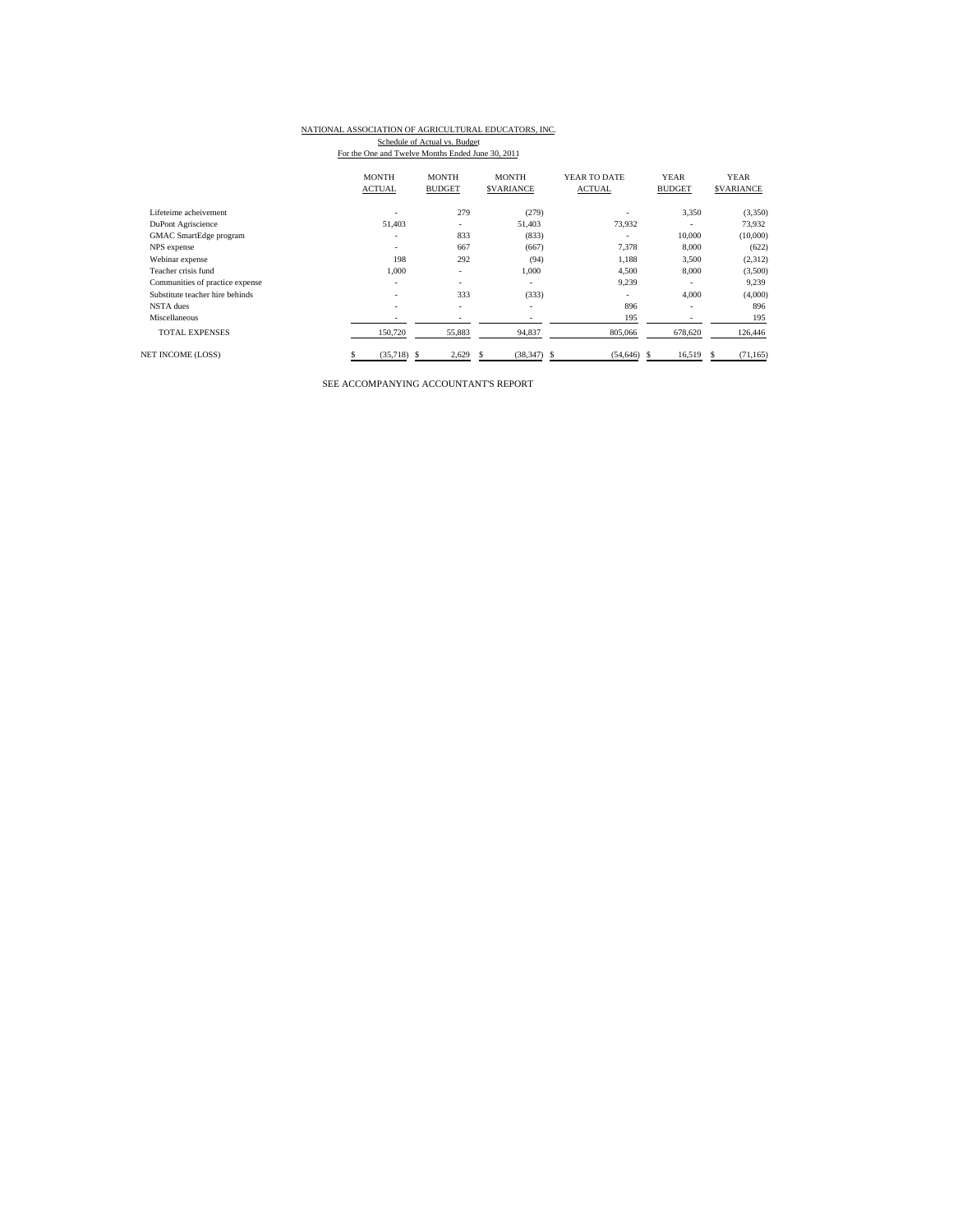## NATIONAL ASSOCIATION OF AGRICULTURAL EDUCATORS, INC. Schedule of Convention Revenue and Expenses

For the One and Twelve Months Ended June 30, 2011

|                                           | <b>MONTH</b>             |              | <b>MONTH</b>             |             | <b>MONTH</b>             | YEAR TO DATE             |   | <b>YEAR</b>              |    | <b>YEAR</b>      |  |
|-------------------------------------------|--------------------------|--------------|--------------------------|-------------|--------------------------|--------------------------|---|--------------------------|----|------------------|--|
|                                           | <b>ACTUAL</b>            |              | <b>BUDGET</b>            |             | <b>SVARIANCE</b>         | <b>ACTUAL</b>            |   | <b>BUDGET</b>            |    | <b>SVARIANCE</b> |  |
| <b>REVENUE</b>                            |                          |              |                          |             |                          |                          |   |                          |    |                  |  |
| Convention, registration                  | \$                       | $\mathsf{s}$ | 6.975                    | $\mathbf S$ | $(6,975)$ \$             | 99.693 \$                |   | 83,699                   | s. | 15,994           |  |
| Convention, tickets/workshops             |                          |              |                          |             |                          |                          |   |                          |    |                  |  |
| Convention, trade show                    |                          |              |                          |             |                          | 1,500                    |   |                          |    | 1,500            |  |
| Convention - Ideas Unlimited              |                          |              |                          |             |                          | ÷,                       |   |                          |    |                  |  |
| <b>Convention - Teacher Mentor</b>        |                          |              |                          |             |                          | 5.000                    |   |                          |    | 5,000            |  |
| Convention scholarship fund               |                          |              |                          |             |                          | 1,813                    |   | 2,000                    |    | (187)            |  |
| Convention, sponsorships - FFA Foundation |                          |              | 2,083                    |             | (2,083)                  | 27,410                   |   | 25,000                   |    | 2,410            |  |
| Convention, host state social             |                          |              | ä,                       |             | ä,                       | ÷,                       |   |                          |    | $\sim$           |  |
| Convention, sponsorships                  |                          |              | 2,079                    |             | (2,079)                  | 54,214                   |   | 24,950                   |    | 29,264           |  |
| <b>TOTAL REVENUE</b>                      | $\overline{\phantom{a}}$ |              | 11,137                   |             | (11, 137)                | 189,630                  |   | 135,649                  |    | 53,981           |  |
| <b>EXPENSES</b>                           |                          |              |                          |             |                          |                          |   |                          |    |                  |  |
| Convention, plaques and trophies          |                          |              | 125                      |             | (125)                    | 2,077                    |   | 1,500                    |    | 577              |  |
| Convention, printing                      |                          |              | 167                      |             | (167)                    | 394                      |   | 2,000                    |    | (1,606)          |  |
| Convention, miscellaneous                 |                          |              | 83                       |             | (83)                     | (75)                     |   | 1,000                    |    | (1,075)          |  |
| Convention, awards                        |                          |              |                          |             | ä,                       | 8,340                    |   | 9,000                    |    | (660)            |  |
| Convention, photography                   |                          |              |                          |             |                          | 72                       |   | ٠                        |    | 72               |  |
| Conventions, meal functions               |                          |              | 1,000                    |             | (1,000)                  | 45,878                   |   | 12,000                   |    | 33,878           |  |
| Convention, promotion and marketing       |                          |              | 83                       |             | (83)                     | ÷,                       |   | 1,000                    |    | (1,000)          |  |
| Convention, postage and shipping          |                          |              | 167                      |             | (167)                    | 5,183                    |   | 2,000                    |    | 3,183            |  |
| Convention, equipment rental              |                          |              | 667                      |             | (667)                    | 20,139                   |   | 8,000                    |    | 12,139           |  |
| Convention, workshops                     |                          |              |                          |             |                          |                          |   |                          |    |                  |  |
| Convention, host state social             |                          |              |                          |             |                          |                          |   |                          |    |                  |  |
| Convention, speakers                      |                          |              |                          |             |                          |                          |   |                          |    |                  |  |
| Convention, trade show expense            |                          |              |                          |             |                          |                          |   |                          |    |                  |  |
| Convention, tour expenses                 |                          |              |                          |             |                          |                          |   |                          |    |                  |  |
| Convention, committee expense             |                          |              | 245                      |             | (245)                    | 2.109                    |   | 2,940                    |    | (831)            |  |
| Convention, sponsorships - FFA Foundation |                          |              | 2,083                    |             | (2,083)                  | 7,765                    |   | 25,000                   |    | (17, 235)        |  |
| Convention, travel/board of directors     |                          |              | 1,000                    |             | (1,000)                  | 11,586                   |   | 12,000                   |    | (414)            |  |
| Convention, staff travel                  |                          |              | 750                      |             | (750)                    | 10,903                   |   | 9,000                    |    | 1,903            |  |
| Convention, other travel                  |                          |              | $\overline{\phantom{a}}$ |             | $\overline{\phantom{a}}$ | $\overline{\phantom{a}}$ |   | $\overline{\phantom{a}}$ |    | $\sim$           |  |
| <b>TOTAL EXPENSES</b>                     | $\overline{\phantom{a}}$ |              | 6,370                    |             | (6,370)                  | 114,371                  |   | 85,440                   |    | 28,931           |  |
| <b>NET INCOME (LOSS)</b>                  | \$                       | \$           | 4,767                    | S           | (4,767)                  | \$<br>75,259             | S | 50,209                   | S  | 25,050           |  |